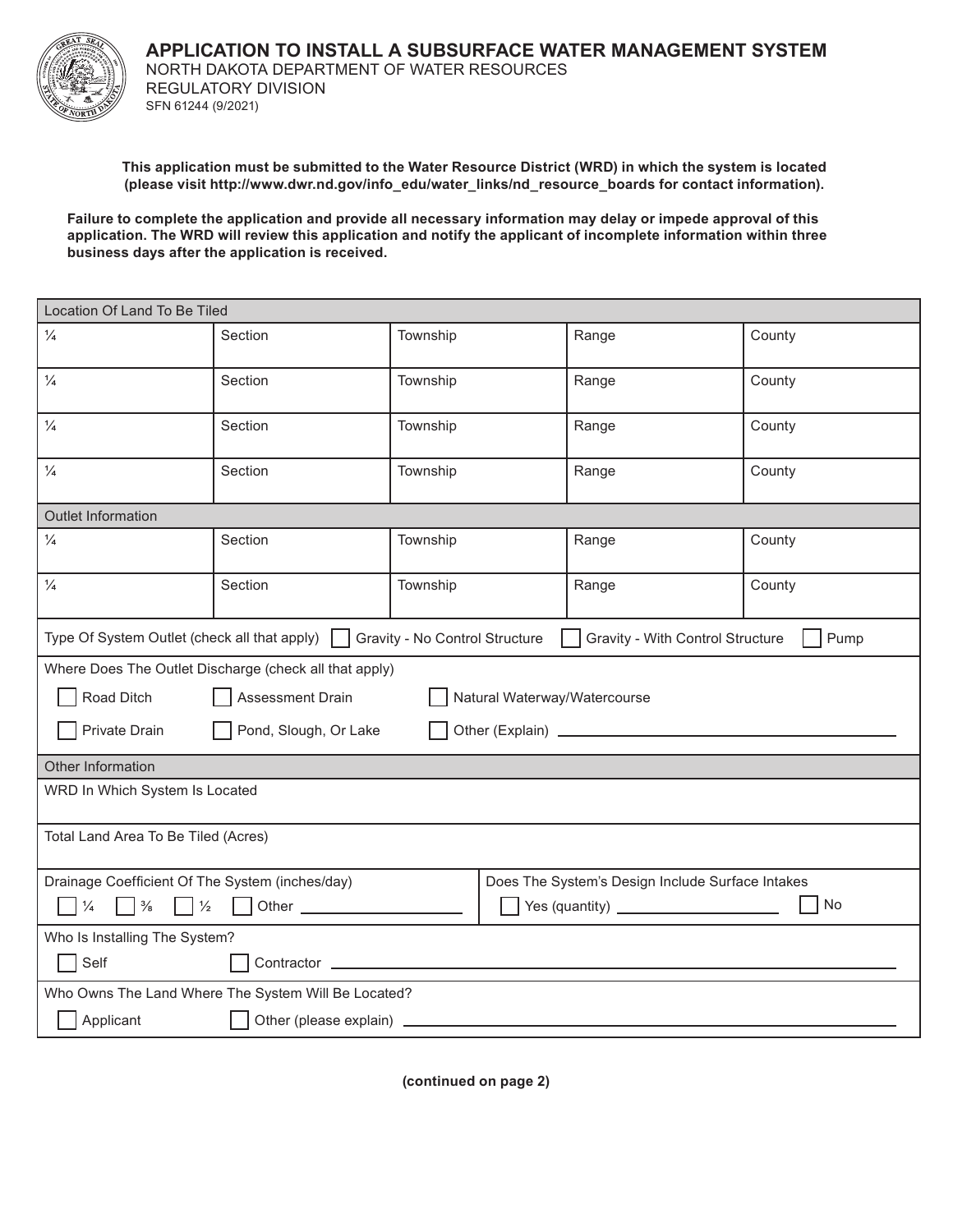Complete Application

As Required Under North Dakota Century Code § 61-32-03.1, The Following Information Is Required To Consider This Application Complete.

All Boxes Must Be Checked And The Necessary Information Must Be Submitted With The Application For The Application To Be Considered Complete.

| Application Fee (Payable To The WRD)                                                                                                                                                                                                                                                                                                                                                                                                                                                                                                                                                                            |
|-----------------------------------------------------------------------------------------------------------------------------------------------------------------------------------------------------------------------------------------------------------------------------------------------------------------------------------------------------------------------------------------------------------------------------------------------------------------------------------------------------------------------------------------------------------------------------------------------------------------|
| Landownership Evidence<br>Evidence Of Ownership For Each Parcel To Be Tiled According To The Tax Rolls Of The County In Which The Parcel Is Located                                                                                                                                                                                                                                                                                                                                                                                                                                                             |
| Project Design - A Project Design Includes:                                                                                                                                                                                                                                                                                                                                                                                                                                                                                                                                                                     |
| A Detailed Drawing Depicting The System's Location Overlain On An Aerial Photograph                                                                                                                                                                                                                                                                                                                                                                                                                                                                                                                             |
| Legal Description (¼, Section, Township, Range Or Relevant Block And Lot Number)                                                                                                                                                                                                                                                                                                                                                                                                                                                                                                                                |
| Approximate Project Footprint                                                                                                                                                                                                                                                                                                                                                                                                                                                                                                                                                                                   |
| <b>Tile-Mains Sizes And Locations</b>                                                                                                                                                                                                                                                                                                                                                                                                                                                                                                                                                                           |
| Any Laterals To The Tile-Main Sizes And Locations                                                                                                                                                                                                                                                                                                                                                                                                                                                                                                                                                               |
| Surface Inlet Sizes And Locations                                                                                                                                                                                                                                                                                                                                                                                                                                                                                                                                                                               |
| Outlet Sizes, Locations, And Types                                                                                                                                                                                                                                                                                                                                                                                                                                                                                                                                                                              |
| Flow Direction Map (Must Be Included On A Separate Map)<br>A Detailed Map Or Depiction Of The Flow Direction From Each Outlet Location For One Mile [1.61kilometers] Downstream<br>Which Includes The Location Of The Downstream Parcels By Legal Description Identifying Either The Relevant Quarter, Section,<br>Township, And Range Or The Relevant Block And Lot Number                                                                                                                                                                                                                                     |
| Evidence Of Ownership for Each Parcel Within One Mile Downstream<br>Evidence Of Ownership For Each Parcel Within One Mile [1.61kilometers] Downstream Of Each Project Outlet According To<br>The Tax Rolls For The County In Which The Parcel Is Located, Unless The Distance To The Nearest Assessment Drain, Natural<br>Watercourse, Slough, Or Lake Is Less Than One Mile [1.61kilometers] Downstream Of A Proposed Outlet, In Which Case The<br>Applicant Shall Provide Evidence Of Ownership For Each Parcel Between The Outlet And The Nearest Assessment Drain,<br>Natural Watercourse, Slough, Or Lake. |

**(continued on page 3)**